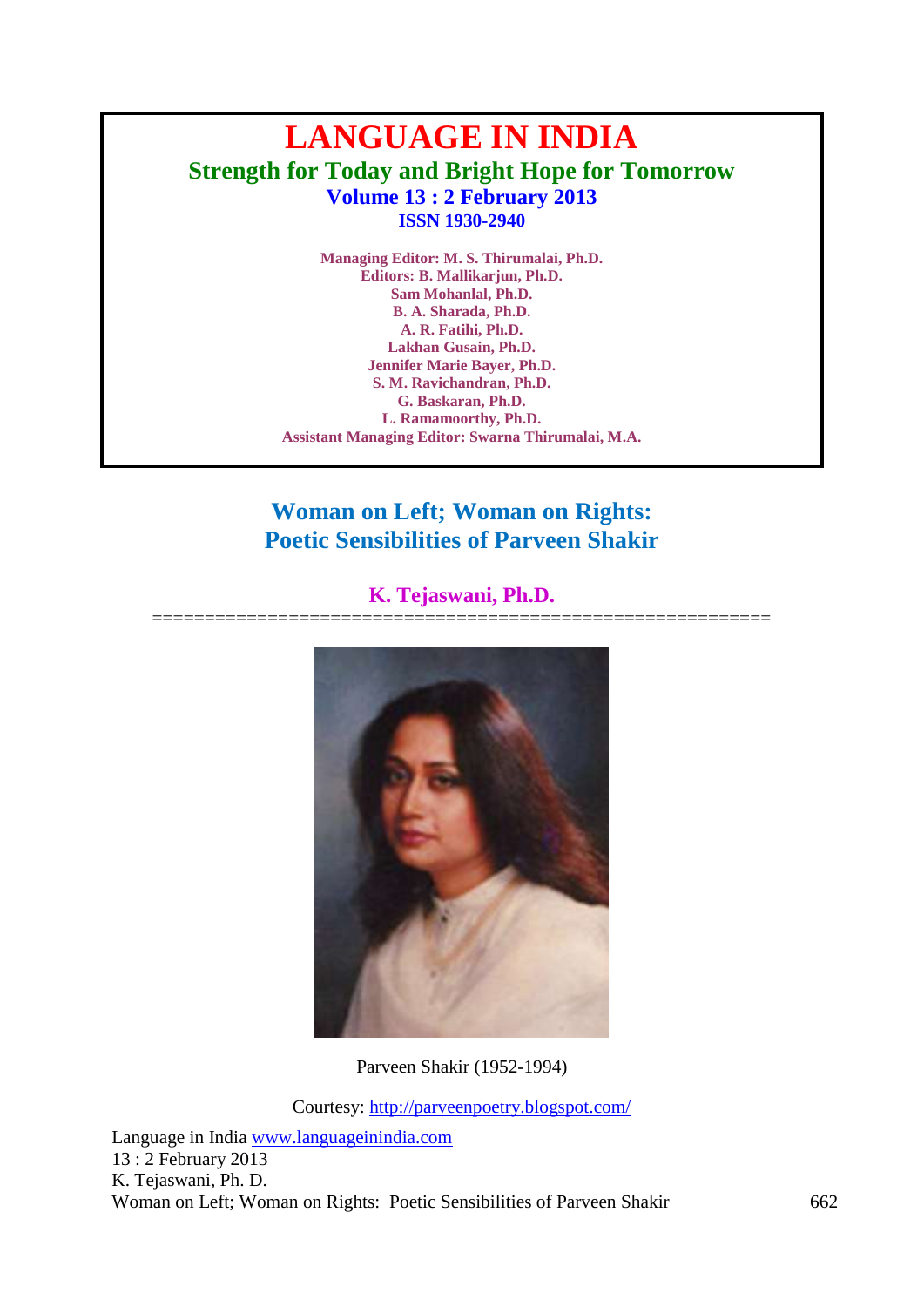# **Abstract**

The article discusses the poetic sensibilities of Parveen Shakir, a woman poet from Pakistan, with the intention to accommodate various voices from Asian countries in the backdrop of writings of women on women's rights. Parveen Shakir is a woman poet who veered left to the path generally taken by traditional women Urdu poets. She wrote not only on love but her sensibilities towards the commoners and her country's status are also reflected majorly in her poems. Her ghazals are exclusively on love, man's infidelity, unrequited love and the manifestation of love by men and women.

Shakir's poetry was on love and socially relevant issues whereas her ghazals were completely dedicated to love and the effects of love on men and women. In her poetry, Shakir also voices her feelings for her country and her countrymen. Her poetry is a testimony to her fight for women's rights at home and abroad.

Though Shakir was divorced within two years of marriage and lost the custody of her only child to the father of the child due to the country's patriarchal laws, she did not allow these incidents to become setbacks to her chosen career as a poet. Her personal impediments only proved to be stepping stones in her rise as a poet.

She did not confine her poetry to the traditional modes but included various innovations and creativity in her poetry. Her poetic verses are known for originality and modernity in Urdu literature. There is a steady growth in the popularity and reputation of Shakir's modern poetic sensibilities.

**Keywords:** Poetic sensibilities, Urdu literature, Urdu women writers, Urdu romantic poetry and Urdu ghazals.



Parveen Shakir (1952 - 1994)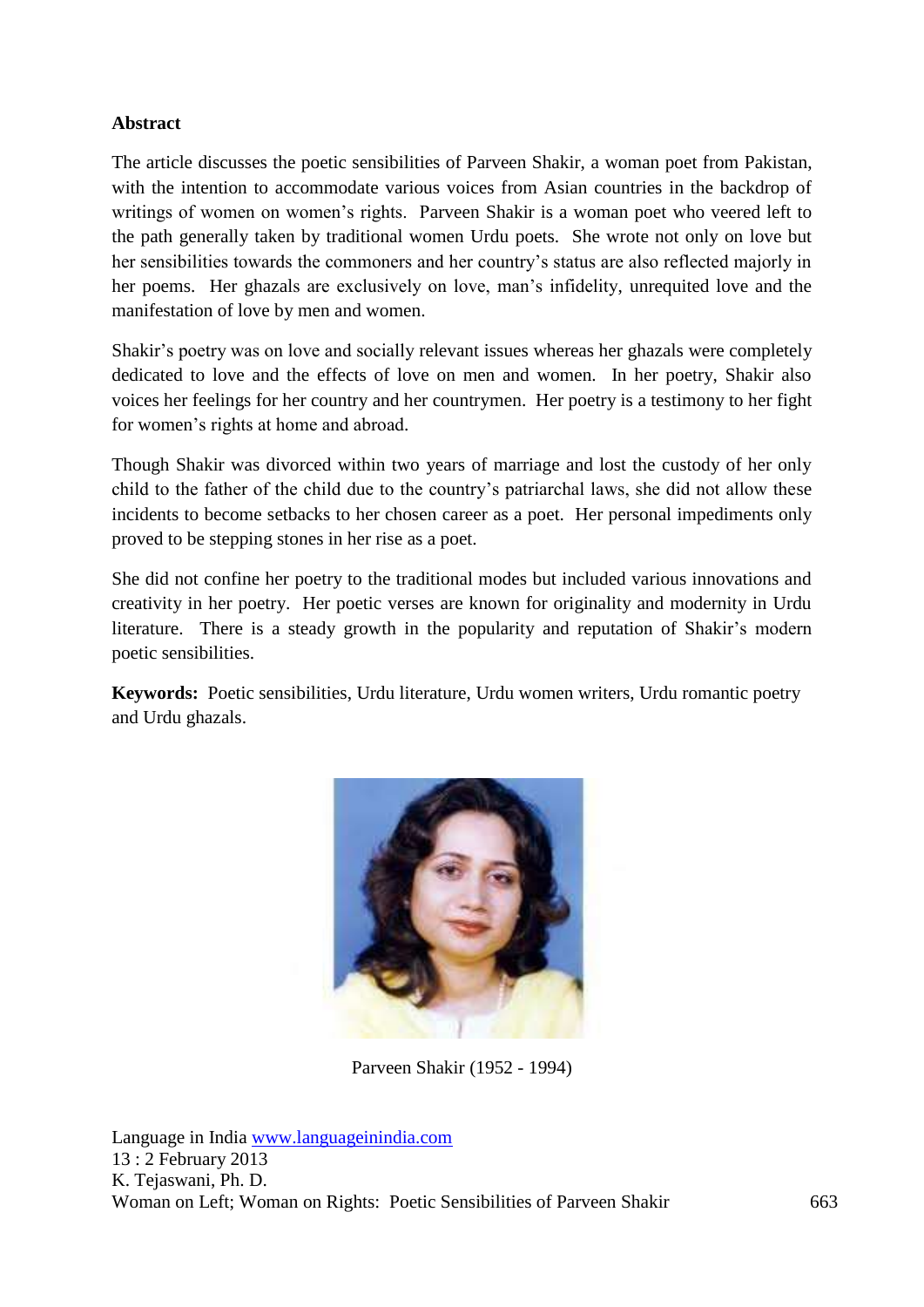Courtesy:

[http://www.google.co.in/search?hl=en&sugexp=les%3B&pq=parveen+shakir%2Bpdf&cp=1](http://www.google.co.in/search?hl=en&sugexp=les%3B&pq=parveen+shakir%2Bpdf&cp=13&gs_id=f&xhr=t&q=parveen+shakir&safe=off&bav=on.2,or.r_gc.r_pw.r_qf.&bpcl=38897761&biw=1366&bih=667&bs=1&um=1&ie=UTF-8&tbm=isch&source=og&sa=N&tab=wi&ei=9kWsUIPVBoWMrge_hIDoAg) [3&gs\\_id=f&xhr=t&q=parveen+shakir&safe=off&bav=on.2,or.r\\_gc.r\\_pw.r\\_qf.&bpcl=388977](http://www.google.co.in/search?hl=en&sugexp=les%3B&pq=parveen+shakir%2Bpdf&cp=13&gs_id=f&xhr=t&q=parveen+shakir&safe=off&bav=on.2,or.r_gc.r_pw.r_qf.&bpcl=38897761&biw=1366&bih=667&bs=1&um=1&ie=UTF-8&tbm=isch&source=og&sa=N&tab=wi&ei=9kWsUIPVBoWMrge_hIDoAg) [61&biw=1366&bih=667&bs=1&um=1&ie=UTF-](http://www.google.co.in/search?hl=en&sugexp=les%3B&pq=parveen+shakir%2Bpdf&cp=13&gs_id=f&xhr=t&q=parveen+shakir&safe=off&bav=on.2,or.r_gc.r_pw.r_qf.&bpcl=38897761&biw=1366&bih=667&bs=1&um=1&ie=UTF-8&tbm=isch&source=og&sa=N&tab=wi&ei=9kWsUIPVBoWMrge_hIDoAg)[8&tbm=isch&source=og&sa=N&tab=wi&ei=9kWsUIPVBoWMrge\\_hIDoAg](http://www.google.co.in/search?hl=en&sugexp=les%3B&pq=parveen+shakir%2Bpdf&cp=13&gs_id=f&xhr=t&q=parveen+shakir&safe=off&bav=on.2,or.r_gc.r_pw.r_qf.&bpcl=38897761&biw=1366&bih=667&bs=1&um=1&ie=UTF-8&tbm=isch&source=og&sa=N&tab=wi&ei=9kWsUIPVBoWMrge_hIDoAg)

# **Introduction to Parveen Shakir**

Parveen Shakir (Nov. 24, 1952 – Dec., 26, 1994) was born in Karachi, Sind in Pakistan. Her poetic anthologies include Khushbu (1976) - Fragrance, Sad e barg (1980) – Marsh Marigold, Khud-kalaami (1990) – Talking to Self, Inkaar (1990) – Refusal, Maah-e-Tamaam (1994) – Full Moon, and Kaf-e-Aaina – The Edge of the Mirror. Shakir's collection of newspaper columns was published as Gosha-eh-Chashm – The Sight Corner. Though originally in Urdu, her poems and ghazals have been translated into English and other languages. Dr. Sabrina Lei, an Italian scholar, is working on translating Shakir's poems into Italian language.

Parveen Shakir is a poet who defied traditions and expressed her experiences and beliefs in the form of poetry. The poet chose to disregard her life circumstances and set her sights on higher grounds in spite of the personal issues in her life and the fact that she comes from a very orthodox and conventional country.

Shakir conveyed the inner voice of women through her poems which confronted traditions and ripped the hypocritical male bastions. Parveen Shakir is known for her originality and creativity in thoughts and expression. She did not allow the bitterness of her life circumstances seep into her soul as evidenced by her social work. It is rightly pointed out in the article "The Guarded Tongue" that a censorship against a woman's writing "becomes one woman's misfortune rather than a cultural bias that is deeply gendered" (4). Shakir's political and personal ideals were oriented towards left and her verses portrayed her struggle for rights for women.

Shakir wrote her poems mostly in ghazal and free verse. Ghazals are a very difficult form of poetry as they follow exact criterion. They should have a minimum of five couplets that rhyme. The poet has the freedom to express more than one thought or topic in the ghazal. Some of her couplets are legendary. She uses metaphors and similes in a highly creative manner to bring out thought-provoking notions. She also is famous for using free verse which is frowned upon by traditional Urdu poets. Moreover, she is a pioneer in experimenting with and juxtaposing English words with Urdu words in Urdu poetry. Her poetry could reach many readers as they were translated by Alamgir Hashmi, a well-known English poet of Pakistan, into English.

Shakir's *Wasteland* was inspired by T. S. Elliot's *The Wasteland*, and *Benasab Wirsay Ka Bojh* (The Burden of Illegitimate Inheritance) was a translation of W. B. Yeats's *Leda and the Swan*.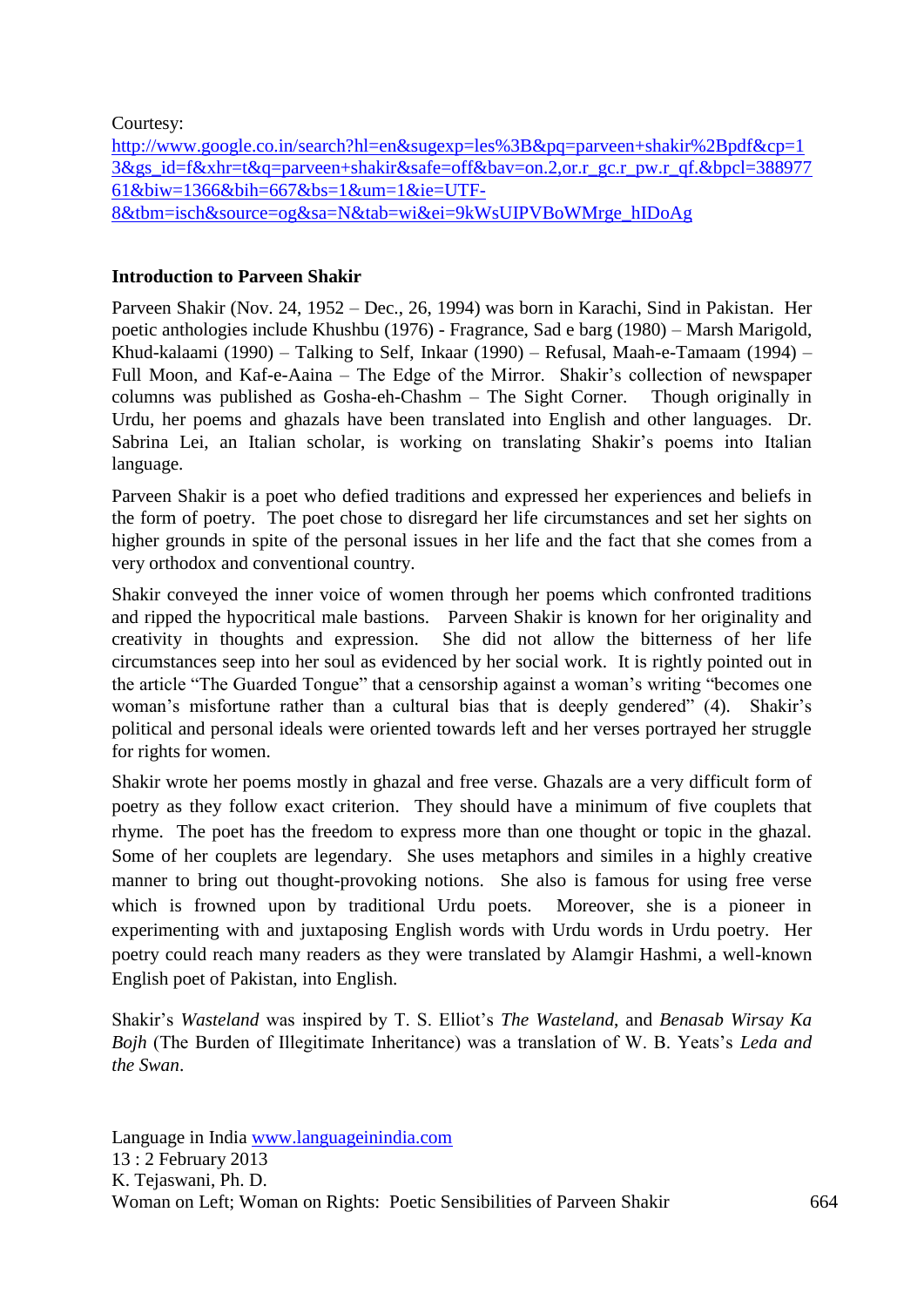Shakir got married in 1976 when she was 24 but the marriage did not last long. Shakir had only one son, Syed Murad Ali whose custody was given to the father of the child according to her country's laws. Shakir's car met with a fatal accident while on her way to work on  $26<sup>th</sup>$ Dec., 1994. Her untimely death shocked the entire literary world, both in Pakistan and abroad.

Parveen Shakir's ghazals are based on love, women power, restrictions on women, social atrocities, etc. The poet's verses talked about her cynical beliefs on eternal love and restraints placed on women in the name of gender, religion and law. Her poems urge women to reach out for the world beyond the man-made barriers.

## **Aim of This Article**

The alternate voices of various women writers from assorted countries should be heard as it is indispensable to pay attention to various voices in literature to get a complete picture of our society and to make amends where required.

### **The Most Beautiful Songs are Those of Pain: Themes of Parveen Shakir**

## *Questioning the Fleeting Passion of Men*

Shakir seems to question the fleeting passion of a man in several of her poems. The poem, "Where Am I" is an excellent example. She raises the question "Where am I in your life?" and suggests that she is (the woman) is nothing but "casual tunes," or simply an exciting part of "a weekend's interval on a beach." The poem translated by acclaimed poet, Alamgir Hashmi, lists also several momentary and fleeting notions, and suggests transitory and pleasure seeking focus of man's love.

> Where am I in your life? In the morning breeze or the evening star, . . . . . . . . . . . . . . . . . . . . . . . . . . . . . . . . . . or a moment's leave, anonymous, between the breaking of one dream of love and another's beginning? Where am I in your life? [5]

Verses filled with passion and pathos emanate from a lot of sadness. These poignant verses speak about the place of a woman in a man's life. She seems to express her scepticism regarding steadfastness of love in men. Her poems could be a reflection on her divorce. This feeling seems to be a constant theme in many of her poems and ghazals as we can see in similar poems such as "Hot Line."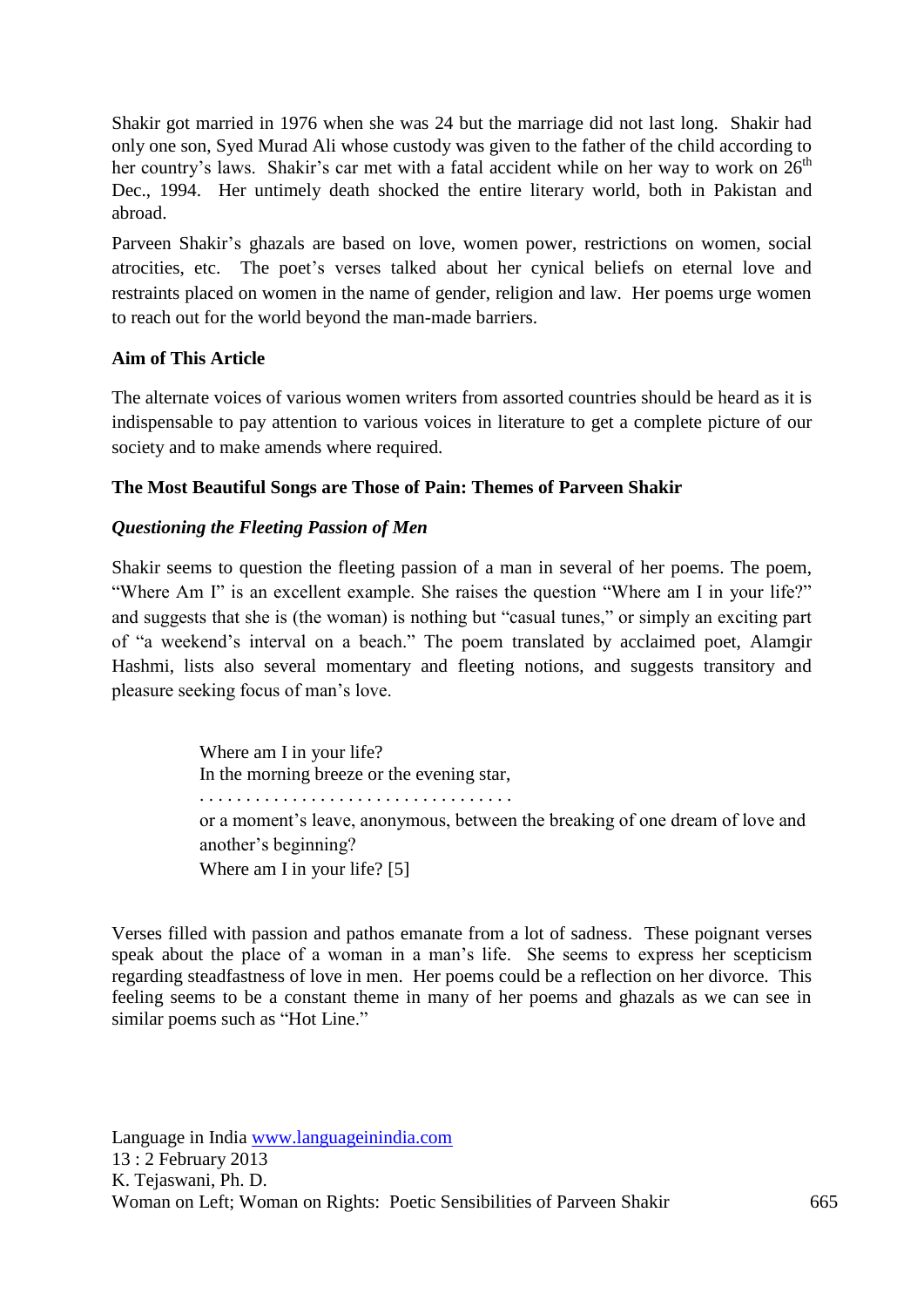### *Focus on Reciprocity*

How he used to complain to me! So many people come between us we cannot talk. . . . . . . . . . . . . . . . . . . . . . . . . . . . . . . . . . . It is not hard for me to call upon him, but the truth is the voices and the accents do not have the same tones. The tune is the same but the hearts are not close enough. (5)

In the poem "Hot Line," Shakir accepts the slow death of love and voices the feelings of a neglected woman. In the last few lines ("The tune is the same but the hearts are not close enough") she also acknowledges the fact that not time alone but neglect on the part of the man could be a strong reason for the death of feelings in a woman. Through this poem, we understand that reciprocity is essential for the perseverance of love.

## *Compassion for Workers*

In "Steel Mills Worker," she talks about the dangers the mill workers face in eking out their livelihood. It conveys the compassion she feels for a common man who is the backbone of the society but whose services are not appreciated.

In "Steel Mills Worker," the verses question the apathy of society and government. Shakir seems to be wondering whether we protect our people whose hard work is the backbone of all our civilization. She opines that the worker has "signed a suicidal pact."

Black ghost born of sperm of coal at hellish temperatures.

. . . . . . . . . . . . . . . . . . . . . . . . . . . . . . . . . .

Perhaps he does not know that he has signed a suicide pact in full knowledge. He is the fuel for this furnace. (5)

Reading between the lines in this poem, we feel her anger at the apathy of society and government. Her poetry focuses on the negligence of the country and its failure to recognize and support the workers' sacrifice.

### *Selling Self-respect for the Growth of a Hypocritical Society*

In yet another poem, "We are all Dr Faustus," she talks about people selling their self-respect for various reasons in their struggle to live in a hypocritical society: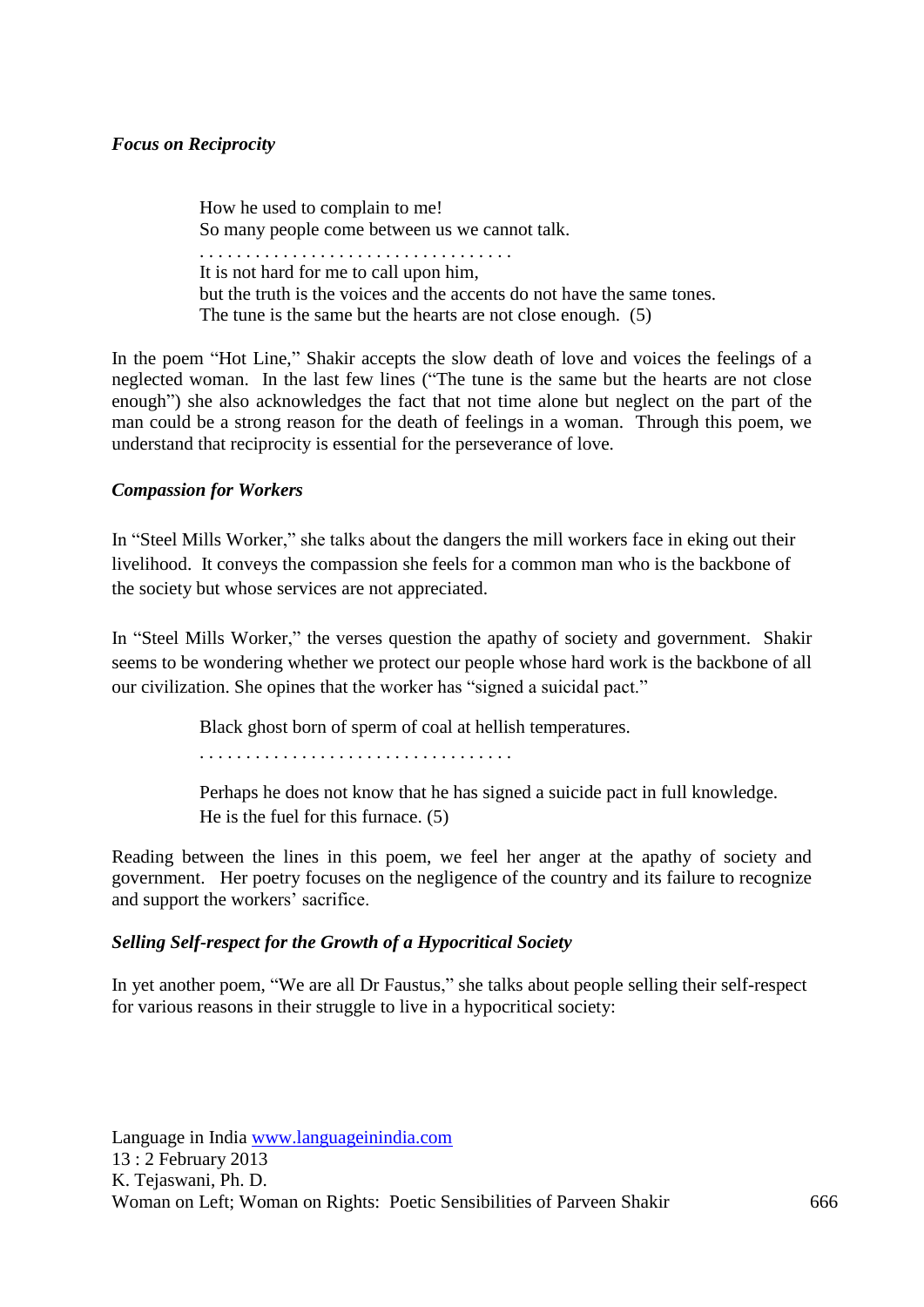In a way we are all Dr Faustus. One from his craze and another helpless from blackmail barters away his soul. . . . . . . . . . . . . . . . . . . . . . . . . . . . . . . . . . .

So a survey of life's Wall Street says that among those with the buying power these days self-respect is very popular. (5)

The above poem talks about the atrocities of the people in power. Some powerful people indulge in buying self-respect from people, i.e., they do not have any qualms about subjugating people to meet their ends. These people are unscrupulous and intimidate weak people and impose their will upon them. And weak people, like Dr. Faustus, keep selling their souls to realize their ambitions.

### *Love That Blossoms*

The poem "A Message" reflects the picturesque rainy season and the thoughts of love that blossom on experiencing this wonderful season: "The moment of moon-rise is waiting for  $\overline{u}$ ."

> It's the same weather. The rain's laughter rings in the trees, echoes. . . . . . . . . . . . . . . . . . . . . . . . . . . . . . . . . . . The path to the garden that knows us is looking for us. The moment of moon-rise is waiting for us. (5)

In "Pink Flowers," she talks about the return of an unfaithful lover. Unfortunately, the return of the lover does not herald the return of the previous pristine love:

> Pink flowers blossomed in the season I met you. With your attentions they are opening again,

. . . . . . . . . . . . . . . . . . . . . . . . . . . . . . . . . . The body was still hotfoot with its infatuations, the feet bruised on the way. (5)

Time has healed the vagaries of an unfaithful lover, but Shakir questions whether holding on to lost love with hurt memories can bring back the passion and enthusiasm back into the relationship.

In yet another poem "Vanity / Vanity Thy Name Is"

He is so simple. His world is so different from mine.

. . . . . . . . . . . . . . . . . . . . . . . . . . . . . . . . . . But I wish —whatever he says— I could believe it a while. (5)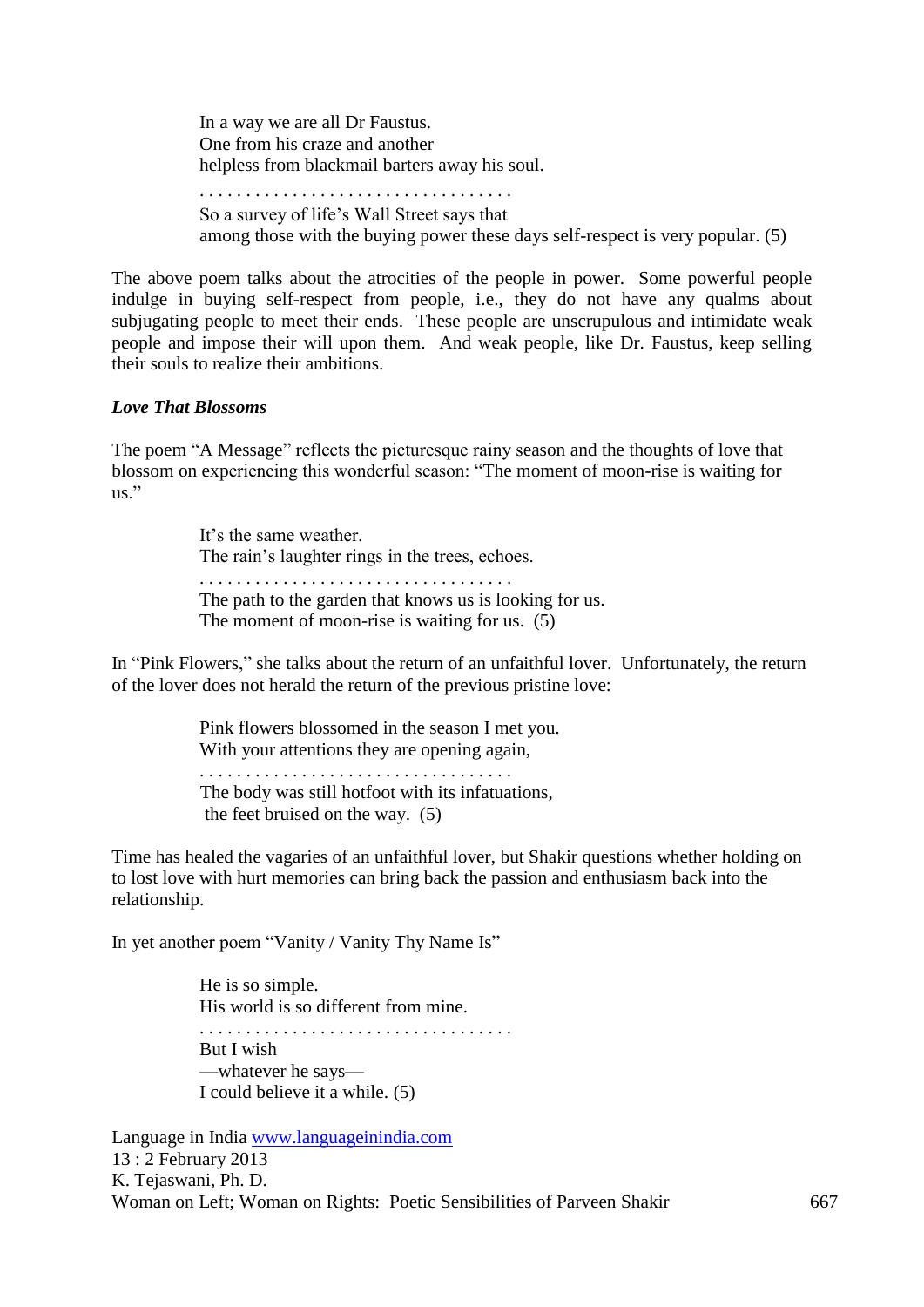The verses reflect a woman's incredulity as she comprehends the deceptiveness of a man and yet yearns to believe in him. If she can believe in him even for a short span of time she can stay happy for a while. But she knows it is just a pipedream.

#### **Beautiful Poetry Emanates from Sadness**

Beautiful poetry emanates from a lot of sadness. Shakir's poems prove that the most beautiful songs are those of pain.

### **Innovations**

Parveen Shakir's innovations and creativity can be seen in the poem "Departmental Store" quoted below. The entire poem in original and the English translation by the author of the article is given below that so as to bring out the variations in Urdu and English languages and justify the poet's skills.

> Pearl Ka Natural Pink Revlon Ka Hand Lotion Elizabeth Arden Ka Bullish Oh Bhi Medora Main Phir Nail Polish Ka Koee Naya Shade Aaya? Mere Banafshi Dopatay Say Milti Hoee Rimmel Main Lipstick Milay Gi ? Haan Wo Tulips Ka Shampoo Bhi Dijiye Ga

Yaad Aaya!! Kuch Roz Pehlay Jo Tuzor Liya Tha, Wo Bilkul He BeKaar Nikla Dosra Dijiye Ga..

Zara Bill Bana Dain …

Aray ! Wo Konay Main Ak Scent Rakha Huwa Hai Dikhaye Zara Usay Test Kar Kay Dekhon

( Khudaya , Khudya, Yeh tu us ke Pasandeda khushboo rahi hai. Sada us kay Malboos say phootti thi.)

Zara Is Ki Qeemat Bata Dain. Is Qadar !!

Acha Yoon Kijiye Baki Chezain Kabhi Or Lay Jaun Gi Aaj Tou Sirf Is Scent Ko Pack Kar Dijiye... (6)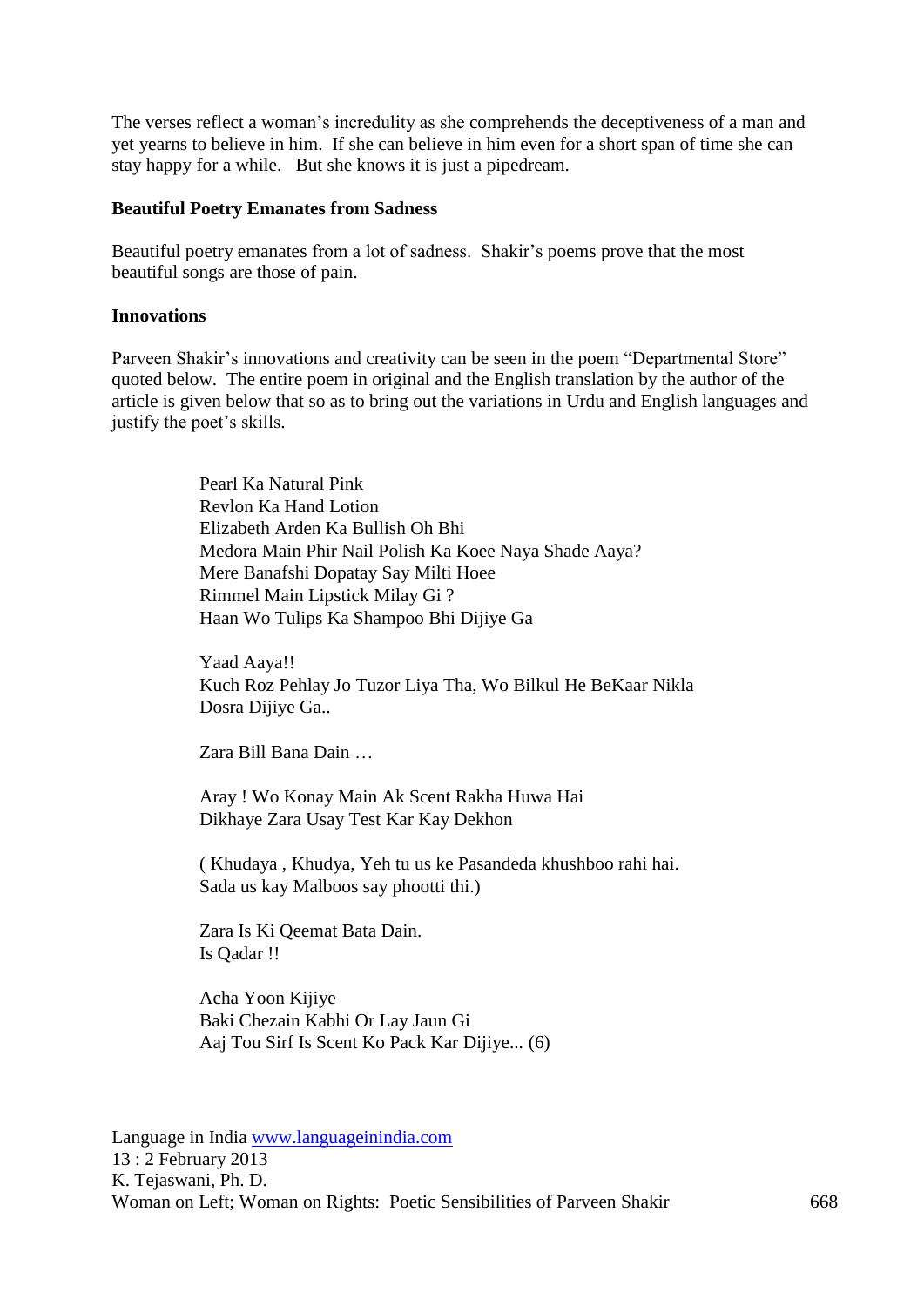English translation (translated by the author of the article)

Pearl's Natural pink, Revlon's Hand lotion, Elizabeth Arden's blush, that too, Do you have any new nail polish shades in Medora? Do you have any shades of lipstick in Rimmel that go with my Benarasi dupatta? Yes, Please pack that Tulips shampoo too.

I remember!!! The tweezer I took a few days back is completely useless, give me another one.

Please prepare the bill.

Oh! The perfume in that corner, Let me check it

(Oh god, Oh god, this is his favourite fragrance, It always emanates from him.)

Could you please tell me the price? Is it so valuable?

Okay, please pack this perfume alone for now, I will take the rest of the items some other time.

The poem is basically a one-sided dialogue of a woman in a departmental store. But we can understand the response and actually the response is really unimportant here. In the above lines, Shakir reveals the pathetic extent to which a woman is willing to go to impress her lover. All the items the woman in the poem is purchasing are related to trends in fashions and makeup which must be essential to her in her daily life. Yet, we see that she is more interested in buying a perfume which is priced exorbitantly just to please her partner.

Actually, the line which says that the perfume always emanates from him is interesting as it suggests that the man could be having other women in his life. It is possible that the fragrance rubs on him from another woman who uses this perfume. Yet, the woman is so intent on pleasing her man that she is willing to forego all other items that she likes to have so that she can purchase the highly priced perfume.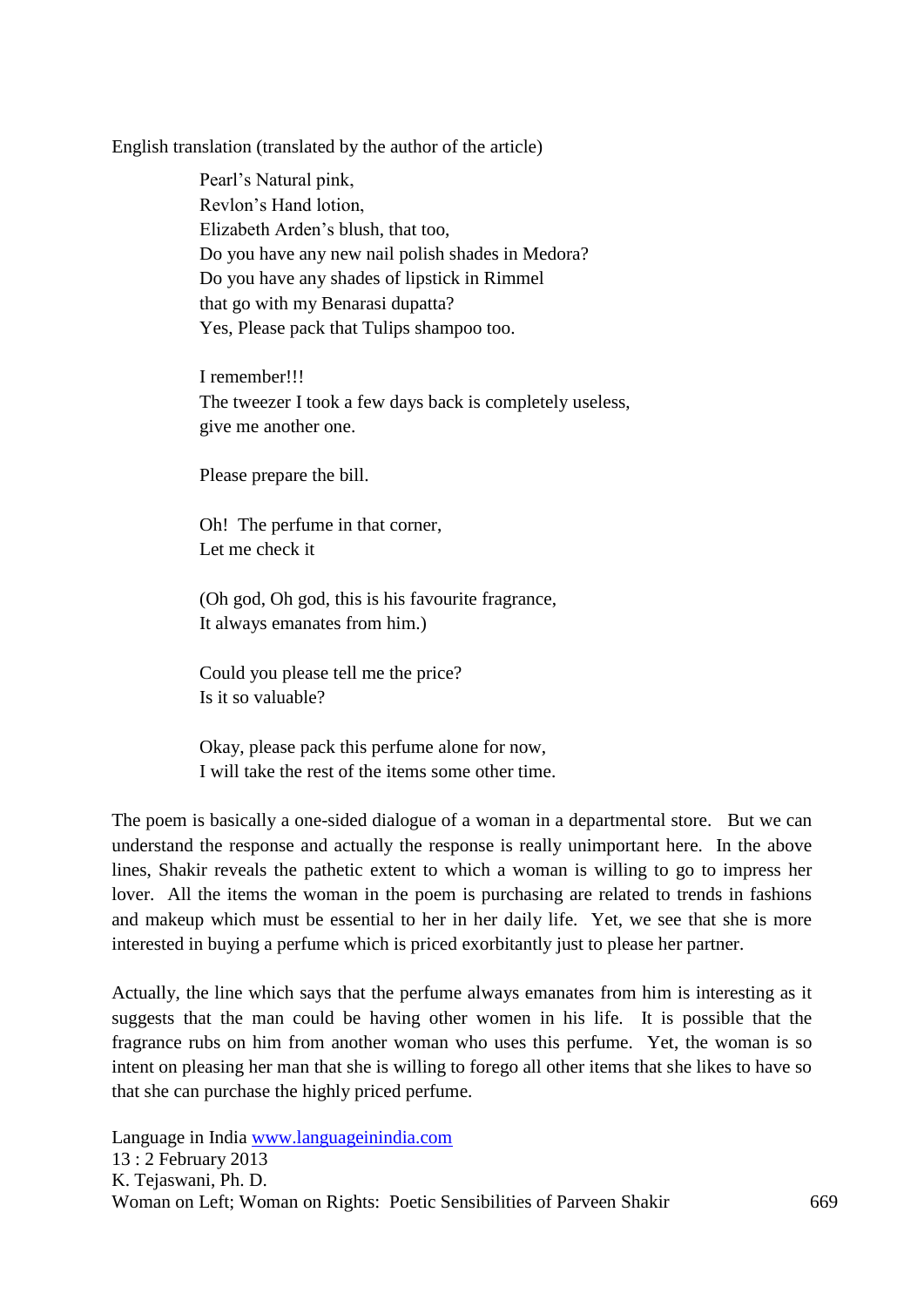The technique is innovative and the theme of a 'woman's undying love for a man' is used creatively in this technique. This poem alone stands as an evidence of the expertise and adeptness of Parveen Shakir's perception, observation and poetic skills.

# **Ghazals**

Apart from free verse, ghazal was another forte in which Shakir excelled. The themes in ghazals are also about love, women power, restrictions for women, social atrocities, etc. The poet often talked about her cynical beliefs on eternal love and restraints placed on women in the name of gender, religion and law. Her poems urge women to reach out for the world beyond the man-made barriers. Couplets of her ghazals are often quoted for their wit, wisdom and message.

One of her famous couplets from the ghazal "Wo tho khushbu hai" which is often quoted is as follows:

"Wo tho khushbu hai, hawaon main bikhar jaye ga/ Masla phool ka hai, phool kidher jayega?"

He is fragrance and would waft in the air/ the problem lies with the flower - where shall the flower go? (wikepedia)

In this couplet, Shakir associates an unfaithful man to 'fragrance' which is simply carried on by the breeze in diverse directions. Breeze, here, is the essence of the other women he is interested in. Flower is the innocent woman, who relentlessly pines away for her lover's undivided attentions. Shakir uses many such metaphors like 'titli' which means butterfly to symbolize the unfaithful lover, 'badal' (cloud) for love, 'barish' (rain) for affection and 'andhi' (storm) for difficulties.

Another famous couplet of Shakir is as follows:

"Jugnuu ko din kay wakt parakhne ki zid karain/ Bachchay hamaray ehed kay chalaak ho gaye"

They insist upon evaluating the firefly in daylight/ The children of our age, have grown clever (wikipedia).

In this couplet, Shakir expresses her amazement at the surprising knowledge the  $21<sup>st</sup>$ generation has and her admiration for the present generation's ingenuity.

In another ghazal, 'Terii Khushbuu kaa pataa karatii hai'

masalaa jab bhii uThaa chiraaGo.n kaa faisalaa sirf havaa karatii hai

Whenever there is a disturbance in flame, the decision is made by the breeze. (translated by the author of the article)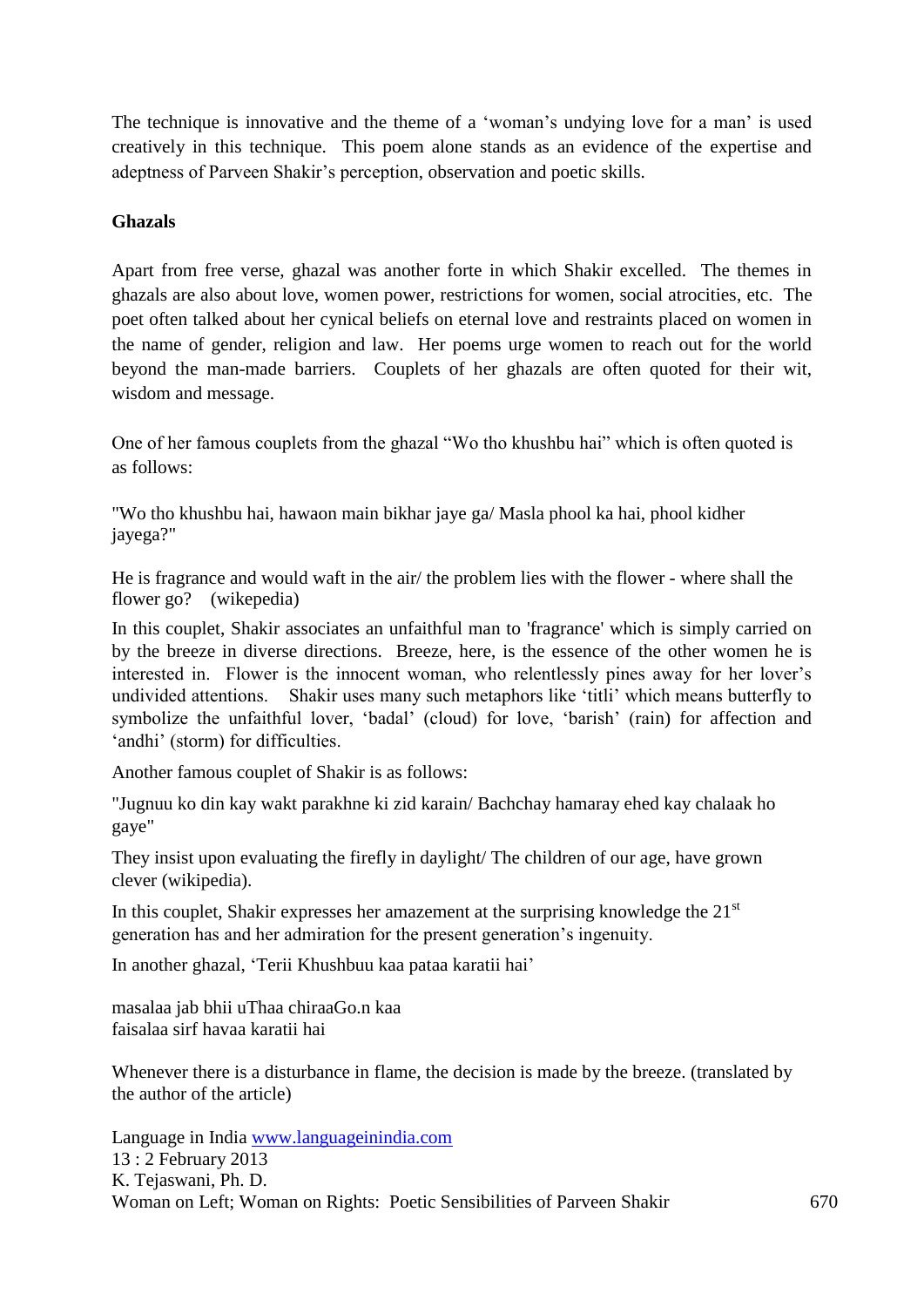The meaning of the above couplet is the fidelity of a lover is determined by his distraction when he meets other women.

In her ghazal, 'Dil kaa kyaa hai vo to chaahegaa musal\_sal milanaa' she expresses:

"Woh bachpaney ki neend ki to ab khawb ho gayi,

Kya umar thi ke raat huyi aur so gaye."

Childhood sleep has just become a dream. What an age is it that made one sleep as soon as it is night! (translated by the author of the article)

Shakir is talking about the innocence of childhood and the troubles of grownups which do not allow them to sleep peacefully.

In another ghazal, Ghar ka darwaaza khulaa rakha hai

"Ghar ka darwaaza khulaa rakha hai, Waqt mil jaye to zehmat karnaa."

The door of the home is kept open If it is not much of a trouble to you, please come whenever you have time to spare. (translated by the author of the article)

Here, she is talking about a woman who is waiting for her lover to return to her. 'Ghar ka darwaza' is a metaphor for 'way to heart' and she is implying that the wait is eternal and unconditional.

The implication of unrequited love haunts throughout Shakir's ghazals. A man's infidelity, unwillingness to commit to a single woman and fleeting feelings of love reverberate in these ghazals as seen above.

Either in the form of free verse or ghazal, Parveen Shakir's verses wonder about a woman's abject surrender just to see her love reflected in the eyes of her lover.

# **Conclusion**

For many women writers, writing comes from isolation and alienation, when they do not have a support group to fall back on. Writing for these women is a tool for survival. Women write under the censorship of self, society and religion. These constraints dictate the range of topics a woman is allowed to write about. Women have to fight individually and in isolation for their rights. Women writers have to combat two strong male bastions, one is bureaucratic form of suppression and the other which has far more consequences, societal and religious and in most of the cases they work hand in glove.